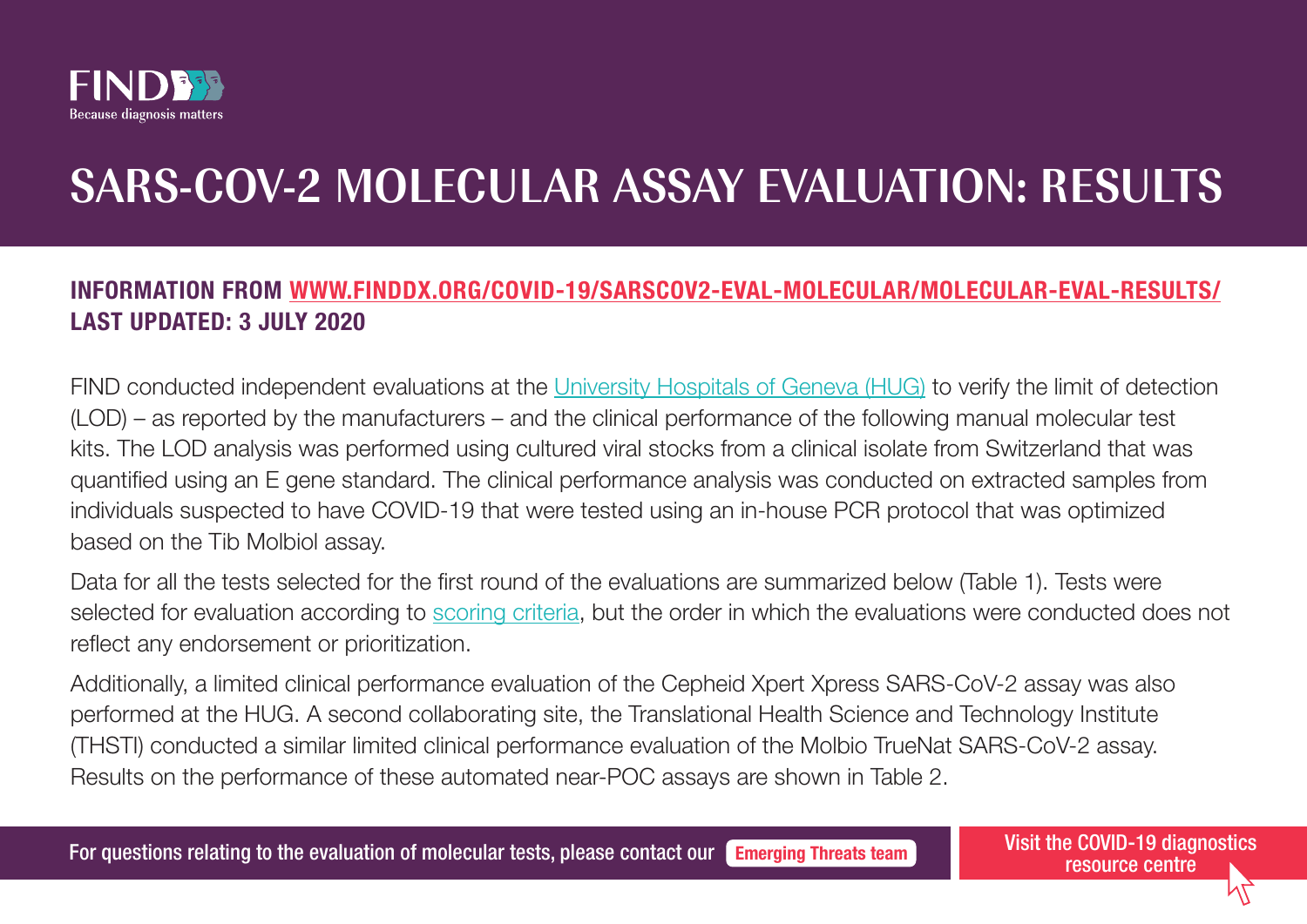

# TABLE 1: Results for 21 manual (open) molecular tests included in the round 1 evaluation

| <b>Company</b>                                  | <b>Product name</b>                                                                        | <b>Product</b><br>number   | Gene<br>target | <b>Verified LOD</b><br>(copies /<br>reaction) | Avg Ct<br>(lowest dilution<br>10/10 | <b>Clinical</b><br>sensitivity<br>(50 positives) | <b>Clinical</b><br>specificity*<br>(100 negatives) | Lot No.       | <b>PCR</b><br>platform**         | <b>Supplier</b><br>recommended<br>Ct cut-off            |
|-------------------------------------------------|--------------------------------------------------------------------------------------------|----------------------------|----------------|-----------------------------------------------|-------------------------------------|--------------------------------------------------|----------------------------------------------------|---------------|----------------------------------|---------------------------------------------------------|
| altona                                          | RealStar <sup>®</sup> SARS-                                                                | 821003/                    | E              | $1 - 10$                                      | 35.45                               | 92%<br>(95%CI: 81, 97)                           | 100%<br>(95%CI: 96, 100)                           | 023567        | <b>BioRad CFX96</b><br>deep well | None; any<br>signal can be<br>considered<br>positive    |
| <b>Diagnostics</b>                              | CoV-2 RT-PCR Kit 1.0                                                                       | 821005                     | S              | $1 - 10$                                      | 35.99                               | 92%<br>$(95\%$ CI: 81, 97)                       | 100%<br>(95%CI: 96, 100)                           |               |                                  |                                                         |
| <b>Atila</b><br><b>BioSystems</b>               | Atila iAMP COVID-19<br>Detection (isothermal                                               | iAMP-COVID-                | ORF1ab         | $50 - 100$                                    | N/A                                 | 100%<br>(95%Cl: 93, 100) (95%Cl: 95, 100)        | 99%*                                               | COVID20200320 | <b>BioRad CFX96</b><br>deep well | Any signal is<br>considered<br>positive<br>(isothermal) |
| Inc.                                            | detection)                                                                                 | 100-RU0                    | N              | $1 - 10$                                      | N/A                                 | 100%<br>$(95\%$ CI: 93, 100) (95%CI: 96, 100)    | 100%                                               |               |                                  |                                                         |
| <b>Beijing Wantai</b><br><b>Biological</b>      | Wantai SARS-CoV-2                                                                          |                            | ORF1ab         | $1 - 10$                                      | 36.20                               | 100%<br>(95%Cl: 93, 100) (95%Cl: 96, 100)        | 100%                                               | nCoVP20200305 | <b>BioRad CFX96</b><br>deep well | $\leq 40$                                               |
| <b>Pharmacy</b><br><b>Enterprise</b><br>Co. Ltd | <b>RT-PCR Kit</b>                                                                          | WS-1248                    | N              | $1 - 10$                                      | 37.12                               | 100%<br>(95%CI: 93, 100)                         | 100%<br>$(95\%$ CI: 96, 100)                       |               |                                  |                                                         |
| <b>BGI Health</b><br>(HK) Co. Ltd               | <b>Real-time Fluorescent</b><br><b>RT-PCR kit for</b><br>detection 2019-nCOV<br>$(CE-IVD)$ | MFG030010                  | ORF1           | $1 - 10$                                      | 32.43                               | 100%<br>(95%Cl: 93, 100) (95%Cl: 95, 100)        | 99%*                                               | 6220200305    | Roche<br>LightCycler 480         | $\leq 38$                                               |
|                                                 | <b>ARGENE®</b>                                                                             | 423720                     | N              | $10 - 50$                                     | 36.44                               | 100%<br>(95%CI: 93, 100)                         | 100%<br>$(95\%$ CI: 96, 100)                       | 1007989610    | <b>BioRad CFX96</b>              | Any signal<br>considered as<br>positive                 |
| bioMérieux SA                                   | SARS-COV-2<br>R-GENE <sup>®</sup> [b]                                                      | $(CE-IVD)$<br>423717 (RUO) | <b>RdRP</b>    | $10 - 50$                                     | 32.44                               | 96% [a]<br>$(95\%$ CI: $87, 99)$                 | 100%<br>(95%CI: 96, 100)                           | 1007947520    | deep well                        |                                                         |
| <b>Bioneer</b><br><b>Corporation</b>            | AccuPower <sup>®</sup><br>SARS-CoV-2<br>Real-Time<br><b>RT-PCR Kit</b>                     | SCV-2122                   | E.             | $10 - 50$                                     | 35.85                               | 100%<br>(95%Cl: 93, 100) (95%Cl: 96, 100)        | 100%                                               | 200931E       | <b>BioRad CFX96</b><br>deep well | $<$ 38                                                  |
|                                                 |                                                                                            |                            | <b>RdRP</b>    | $10 - 50$                                     | 36.18                               | 100%<br>$(95\%$ CI: 93, 100) (95%CI: 96, 100)    | 100%                                               |               |                                  |                                                         |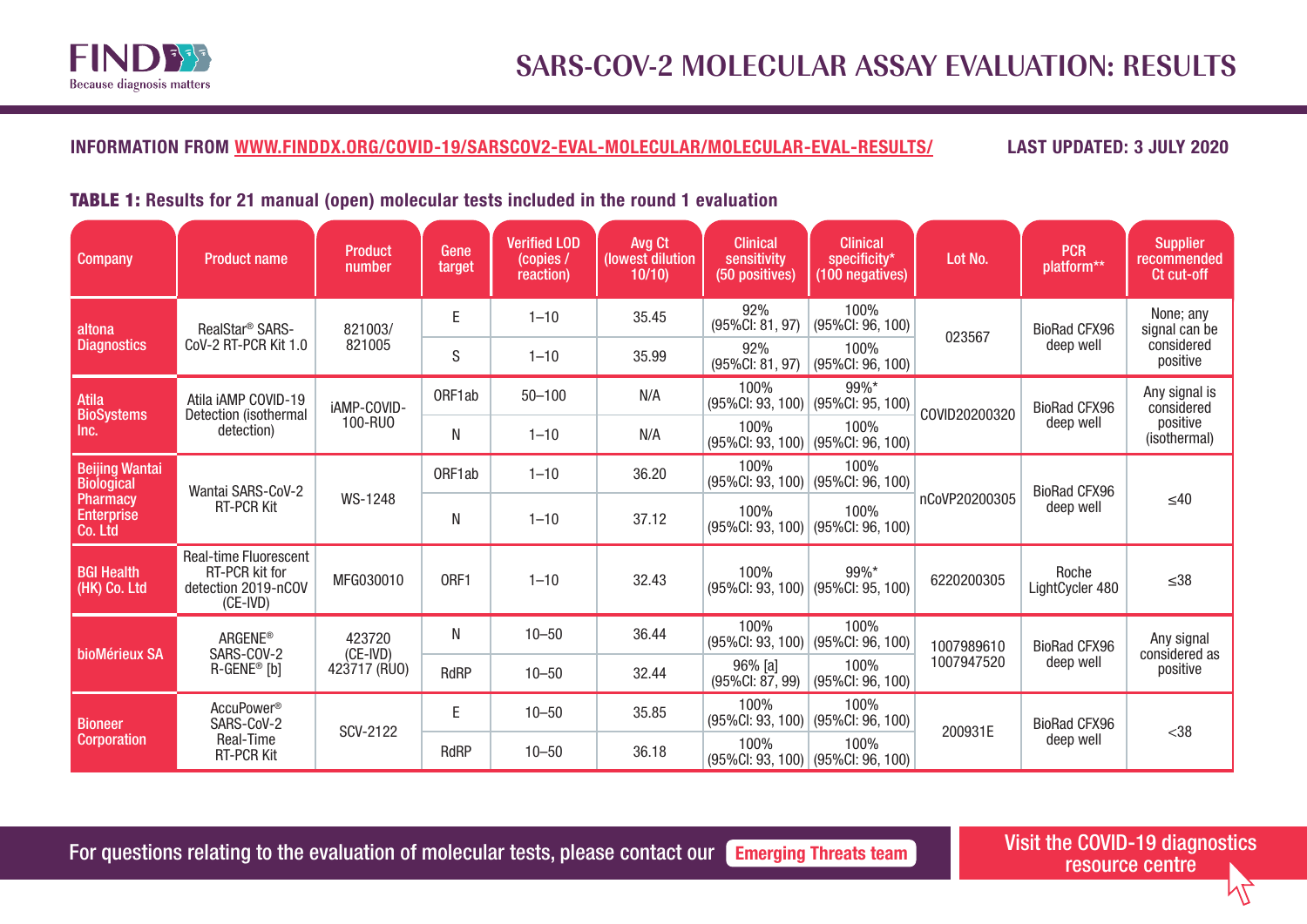

# TABLE 1: Results for 21 manual (open) molecular tests included in the round 1 evaluation

| <b>Company</b>                          | <b>Product name</b>                                | <b>Product</b><br>number | Gene<br>target | <b>Verified LOD</b><br>(copies /<br>reaction) | Avg Ct<br>(lowest dilution<br>10/10 | <b>Clinical</b><br>sensitivity<br>(50 positives) | <b>Clinical</b><br>specificity*<br>(100 negatives) | Lot No.          | <b>PCR</b><br>platform**         | Supplier<br>recommended<br>Ct cut-off                                |
|-----------------------------------------|----------------------------------------------------|--------------------------|----------------|-----------------------------------------------|-------------------------------------|--------------------------------------------------|----------------------------------------------------|------------------|----------------------------------|----------------------------------------------------------------------|
| <b>Boditech</b>                         | ExAmplar COVID-19                                  | UFPK-4                   | E              | $10 - 50$                                     | 34.9                                | 100%<br>(95%Cl: 93, 100) (95%Cl: 96, 100)        | 100%                                               | WLQCB02L         | BioRad CFX96                     |                                                                      |
| Med. Inc.                               | real-time PCR kit (L)                              |                          | <b>RdRP</b>    | $50 - 100$                                    | 33.46                               | 90%<br>(95%CI: 79, 96)                           | 100%<br>(95%CI: 96, 100)                           |                  | deep well                        | $\leq 42$                                                            |
| <b>CerTest</b>                          | <b>VIASURE SARS-</b><br>CoV-2 Real Time PCR        | VS-NC0112L               | ORF1ab         | $10 - 50$                                     | 35.16                               | 98%<br>(95%Cl: 90, 100) (95%Cl, 96, 100)         | 100%                                               | NC0212L-023      | <b>BioRad CFX96</b><br>deep well | $<$ 40                                                               |
| <b>Biotec S.L.</b>                      | Detection Kit                                      | VS-NC0212L               | N              | $1 - 10$                                      | 35.46                               | 100%                                             | 100%<br>(95%Cl: 93, 100) (95%Cl: 96, 100)          |                  |                                  |                                                                      |
| <b>DAAN Gene</b><br>Co. Ltd of          | Detection Kit for 2019<br><b>Novel Coronavirus</b> | DA0930-                  | ORF1           | $1 - 10$                                      | 38.76                               | 100%<br>(95%Cl: 93, 100)                         | 96%*<br>(95%CI: 90, 98)                            | 2020007          | Roche<br>LightCycler 480         | $\leq 40$                                                            |
| <b>Sun Yat-Sen</b><br><b>University</b> | (2019-nCoV) RNA<br>(PCR-Fluorescence<br>Probing)   | DA0932                   | N              | $1 - 10$                                      | 36.97                               | 100%<br>(95%CI: 93, 100)                         | 98%*<br>(95%CI: 93, 99)                            |                  |                                  |                                                                      |
| <b>EUROIMMUN</b><br>AG                  | <b>EURORealTime</b><br>SARS-CoV-2 [c]              | MP 2606-0425             | ORF1ab/N       | $1 - 10$                                      | 37.88                               | 100%<br>(95%CI: 93, 100)                         | 98%*<br>(95%CI: 93, 99)                            | <b>I200320AL</b> | Light Cycler<br>480 II           | Any signal<br>considered<br>positive                                 |
| <b>GeneFirst Ltd</b>                    | <b>The Novel</b><br>Coronavirus                    | MPA-COVID19              | ORF1           | $1 - 10$                                      | 35.45                               | 100%<br>(95%CI: 93, 100)                         | 99%*<br>(95%Cl: 95, 100)                           | 00072            | <b>BioRad CFX96</b><br>deep well | $\leq$ 37.0 positive;<br>$37 - 40$<br>indeterminate;<br>>40 negative |
|                                         | (2019-nCoV) Nucleic<br><b>Acid Test Kit</b>        |                          | N              | $1 - 10$                                      | 36.72                               | 98%<br>(95%CI: 90, 100)                          | 100%<br>(95%CI: 96, 100)                           |                  |                                  |                                                                      |
| <b>KH Medical</b><br>Co. Ltd            | RADI COVID-19                                      | <b>RV008</b>             | S              | $1 - 10$                                      | 37.94                               | 100%<br>(95%CI: 93, 100)                         | 100%<br>(95%CI: 96, 100)                           | V008.200202      | <b>BioRad CFX96</b><br>deep well | $\leq 40$                                                            |
|                                         | <b>Detection Kit</b>                               |                          | <b>RdRP</b>    | $10 - 50$                                     | 36.74                               | 100%<br>(95%CI: 93, 100)                         | 100%<br>(95%CI: 96, 100)                           |                  |                                  |                                                                      |

For questions relating to the evaluation of molecular tests, please contact our **[Emerging Threats team](mailto:RFP_ET%40finddx.org?subject=)** Visit the COVID-19 diagnostics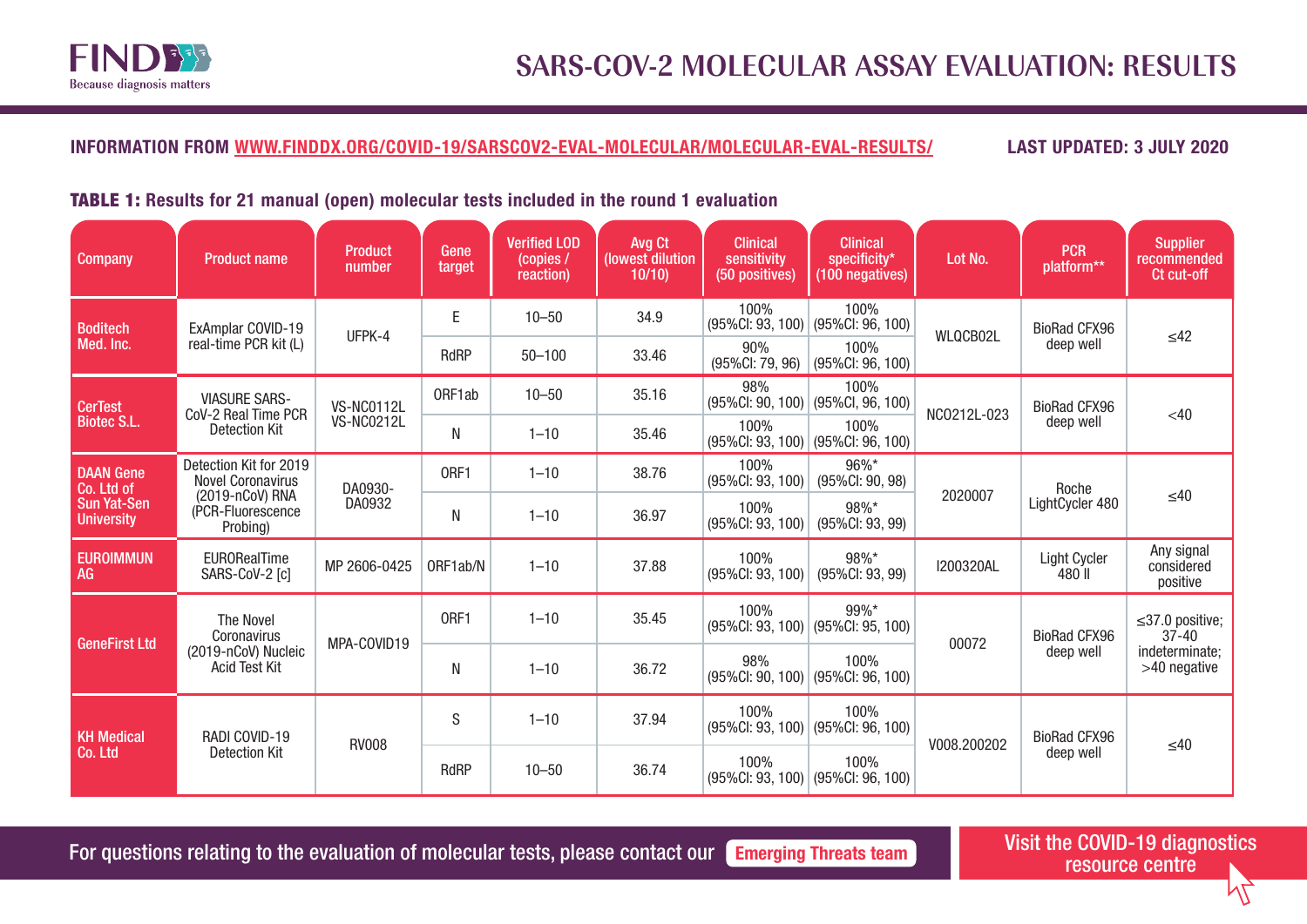

#### TABLE 1: Results for 21 manual (open) molecular tests included in the round 1 evaluation

| <b>Company</b>              | <b>Product name</b>                                            | <b>Product</b><br>number | Gene<br>target | <b>Verified LOD</b><br>(copies /<br>reaction) | Avg Ct<br>(lowest dilution<br>10/10 | <b>Clinical</b><br>sensitivity<br>(50 positives) | <b>Clinical</b><br>specificity*<br>(100 negatives) | Lot No.       | <b>PCR</b><br>platform**         | <b>Supplier</b><br>recommended<br>Ct cut-off         |
|-----------------------------|----------------------------------------------------------------|--------------------------|----------------|-----------------------------------------------|-------------------------------------|--------------------------------------------------|----------------------------------------------------|---------------|----------------------------------|------------------------------------------------------|
| <b>PerkinElmer</b>          | PerkinElmer <sup>®</sup><br>SARS-CoV-2                         | SY580                    | N              | $1 - 10$                                      | 39.43                               | 100%<br>(95%CI: 93, 100)                         | 99%*<br>(95%CI: 95, 100)                           | 8220200303    | BioRad CFX96<br>deep well        | $\leq 42$                                            |
| Inc.                        | Real-time RT-PCR<br>Assay [c,d]                                |                          | ORF1           | $1 - 10$                                      | 38.99                               | 100%<br>(95%CI: 93, 100)                         | 100%<br>(95%CI: 96, 100)                           |               |                                  |                                                      |
| Primerdesign<br>Ltd         | Coronavirus<br>COVID-19 genesig®<br>Real-Time<br>PCR assay [c] | Z-Path-COVID-<br>$19-CE$ | RdRP           | $1 - 10$                                      | 36.7                                | 100%<br>(95%CI: 93, 100)                         | 100%<br>(95%Cl: 96, 100)                           | JN-02780-0009 | LightCycler 480                  | Any signal<br>regarded as<br>positive                |
| <b>R-Biopharm AG</b>        | <b>RIDA®GENE</b><br>SARS-CoV-2 RUO                             | PG6815RU0                | E              | $1 - 10$                                      | 37.99                               | 100%<br>(95%CI: 93, 100)                         | 100%<br>(95%CI: 96, 100)                           | 21120N        | <b>BioRad CFX96</b><br>deep well | None:<br>any signal can<br>be considered<br>positive |
| <b>Sansure</b>              | <b>Novel Coronavirus</b><br>(2019-nCoV) Nucleic                | S3102E                   | ORF1           | $10 - 50$                                     | 35.16                               | 100%<br>(95%CI: 93, 100)                         | 100%<br>(95%CI: 96, 100)                           | 2020007ZC     | Thermofisher<br>Quantstudio 5    | $\leq 40$                                            |
| <b>Biotech Inc.</b>         | Acid Diagnostic Kit<br>(PCR-Fluorescence<br>Probing) [e]       |                          | N              | $10 - 50$                                     | 34.96                               | 100%<br>(95%CI: 93, 100)                         | 95%*<br>(95%CI: 89-98)                             |               |                                  |                                                      |
| <b>SD Biosensor</b><br>Inc. | STANDARD M nCoV<br><b>Real-Time Detection</b><br>Kit           | M-NCOV-01                | E              | $1 - 10$                                      | 37.43                               | 100%<br>(95%CI: 93, 100)                         | 97%*<br>(95%CI: 92, 99)                            | MNC00120005   | Roche<br>LightCycler 480         | $\leq 41$                                            |
|                             |                                                                |                          | ORF1           | $1 - 10$                                      | 36.99                               | 100%<br>(95%CI: 93, 100)                         | 99%*<br>(95%CI: 95, 100)                           |               |                                  |                                                      |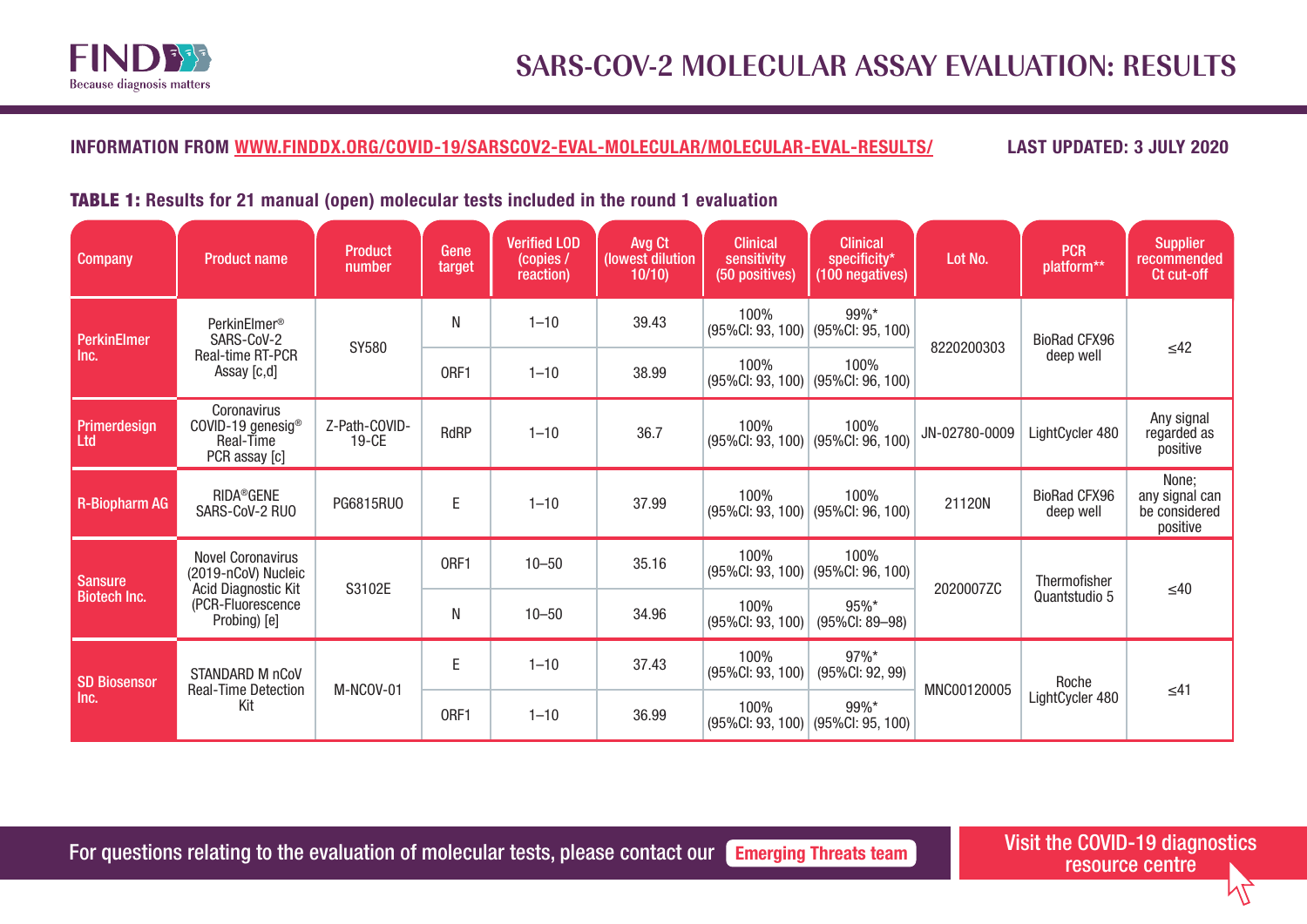

#### TABLE 1: Results for 21 manual (open) molecular tests included in the round 1 evaluation

| <b>Company</b>                                                 | <b>Product name</b>                                                         | <b>Product</b><br>number | Gene<br>target                     | <b>Verified LOD</b><br>$\sqrt{\text{copies}}$<br>reaction) | Avg Ct<br>(lowest dilution<br>10/10 | <b>Clinical</b><br>sensitivity<br>(50 positives) | <b>Clinical</b><br>specificity*<br>(100 negatives) | Lot No.    | <b>PCR</b><br>platform**         | <b>Supplier</b><br>recommended<br>Ct cut-off                    |
|----------------------------------------------------------------|-----------------------------------------------------------------------------|--------------------------|------------------------------------|------------------------------------------------------------|-------------------------------------|--------------------------------------------------|----------------------------------------------------|------------|----------------------------------|-----------------------------------------------------------------|
|                                                                |                                                                             |                          | $\mathsf E$                        | $1 - 10$                                                   | 33.3                                | 100%<br>(95%CI: 93, 100)                         | 100%<br>(95%CI: 96, 100)                           |            | <b>BioRad CFX96</b>              | $\leq 40$                                                       |
| Seegene Inc.                                                   | Allplex™<br>2019-nCoV Assay                                                 | RP10244Y<br>RP10243X     | N                                  | $1 - 10$                                                   | 36.74                               | 100%<br>(95%CI: 93, 100)                         | 100%<br>(95%Cl: 96, 100)                           | RP4520C24  |                                  |                                                                 |
|                                                                |                                                                             |                          | <b>RdRP</b>                        | $1 - 10$                                                   | 34.73                               | 100%<br>(95%CI: 93, 100)                         | 100%<br>(95%CI: 96, 100)                           |            |                                  |                                                                 |
| Shanghai<br><b>Kehua Bio-</b><br><b>Engineering</b><br>Co. Ltd | <b>KHB Diagnostic kit for</b><br>SARS-CoV-2 Nucleic<br>Acid (Real-time PCR) | KH-G-M-574-48            | ORF1                               | $1 - 10$                                                   | 30.39                               | 100%<br>(95%CI: 93, 100)                         | 100%<br>(95%CI: 96, 100)                           | 20037410   | <b>BioRad CFX96</b><br>deep well | More than two<br>targets detected<br>and curve is of<br>S shape |
|                                                                |                                                                             |                          | N                                  | $1 - 10$                                                   | 32.95                               | 100%<br>(95%CI: 93, 100)                         | 100%<br>(95%Cl: 96, 100)                           |            |                                  |                                                                 |
|                                                                |                                                                             |                          | E                                  | $1 - 10$                                                   | 31.72                               | 100%<br>(95%CI: 93, 100)                         | 100%<br>(95%CI: 96, 100)                           |            |                                  |                                                                 |
| <b>ThermoFisher</b><br><b>Scientific</b>                       | TaqPath™ COVID-19<br>CE-IVD RT-PCR Kit [f]                                  | A48067                   | ORF1ab;<br>S protein;<br>N protein | $1 - 10$                                                   | <b>NA</b>                           | 100%<br>(95%CI: 93, 100)                         | 100%<br>(95%Cl: 96, 100)                           | 2225262    | Quantstudio 5                    | Not Applicable<br>(Automated<br>software<br>interpretation)     |
| Vela<br><b>Diagnostics</b>                                     | ViroKey™<br>SARS-CoV-2<br>RT-PCR Test [c]                                   | 300682                   | <b>RdRP</b>                        | $10 - 50$                                                  | 30.95                               | 94%<br>(95%CI: 84, 98)                           | 100%<br>(95%CI: 96, 100)                           |            | <b>BioRad CFX96</b><br>deep well | $\leq 40$                                                       |
|                                                                |                                                                             |                          | ORF1                               | $1 - 10$                                                   | 35.57                               | 100%<br>(95%CI: 93, 100)                         | 100%<br>(95%CI: 96, 100)                           | 1000000597 |                                  |                                                                 |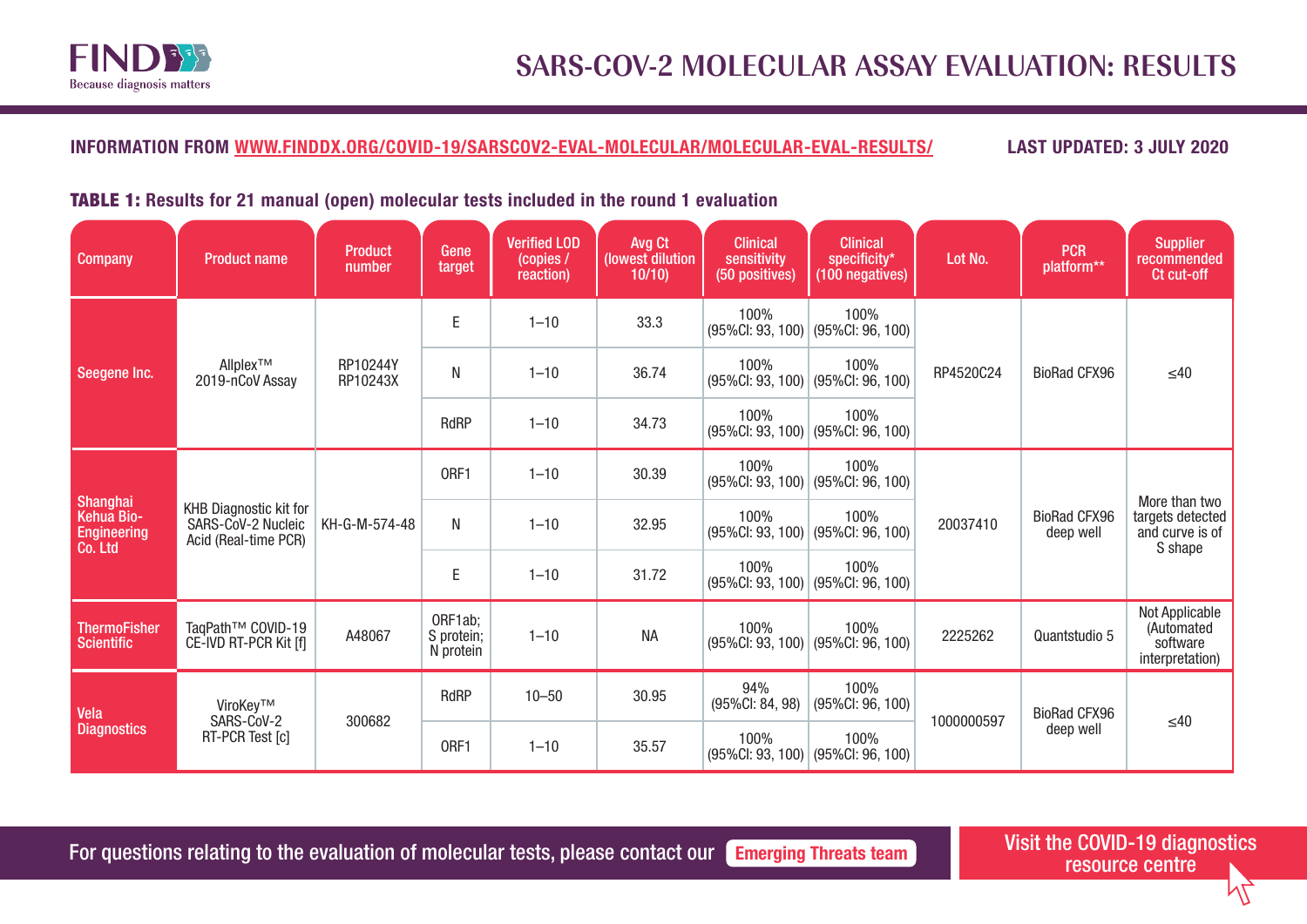

# TABLE 1: Results for 21 manual (open) molecular tests included in the round 1 evaluation

| <b>Company</b>                              | <b>Product name</b>                                                                                                          | <b>Product</b><br>number | Gene<br>target | <b>Verified LOD</b><br>(copies /<br>reaction) | Avg Ct<br>(lowest dilution<br>10/10 | <b>Clinical</b><br>sensitivity<br>(50 positives) | <b>Clinical</b><br>specificity*<br>$(100$ negatives) | Lot No.              | <b>PCR</b><br>platform** | <b>Supplier</b><br>recommended<br>Ct cut-off                                               |
|---------------------------------------------|------------------------------------------------------------------------------------------------------------------------------|--------------------------|----------------|-----------------------------------------------|-------------------------------------|--------------------------------------------------|------------------------------------------------------|----------------------|--------------------------|--------------------------------------------------------------------------------------------|
| Tib Molbiol/<br>Roche<br><b>Diagnostics</b> | ModularDx Kit<br>SARS-CoV (COVID19)<br>E-gene (Tib Molbiol)<br>+ LightCycler<br><b>Multiplex RNA Virus</b><br>Master (Roche) | 53-0776-96<br>6754155001 |                | $1 - 10$                                      | 33.34                               | 100%                                             | 100%<br>$(95\%$ CI: 93, 100) $(95\%$ CI: 96, 100)    | 48202019<br>48274100 | Roche<br>LightCycler 480 | Define the<br>$cut-off 2-4$<br>cycles higher<br>than observed<br>Cp value for<br>10 copies |

\* Clinical specificity: Further investigation is needed to determine if apparent false positives are truly false positives or whether they are due to a false negative reference standard result

\*\* PCR platform: All products were evaluated on a PCR platform recommended by the supplier, listed in this table. Each test can be performed on other PCR systems detailed in the product's instructions for use.

[a] The two false negative samples tested positive with the second PCR (PCR 2) that targets E gene of SARS, SARS-COV-2 and/or SARS-like coronaviruses.

[b] Samples for both analytical and clinical analyses were from already-extracted specimen, therefore the methods varied from those recommended by the supplier as the internal control was not included.

[c] Samples for both analytical and clinical analyses were from already-extracted specimen, therefore the methods varied from those recommended by the supplier as the internal control was added to the master mix.

[d] Evaluation procedure varied from recommended protocol. In order to achieve the recommended sample input volume, a 2.5 fold dilution of the samples was used.

[e] Sansure claims a lower LOD of 6.4 cp/rxn, which has been independently verified.

[f] Evaluation procedure varied from recommended protocol, as source material was already-extracted RNA; extracted MS2 control was added directly to the master mix.

For questions relating to the evaluation of molecular tests, please contact our **[Emerging Threats team](mailto:RFP_ET%40finddx.org?subject=)** Visit the COVID-19 diagnostics